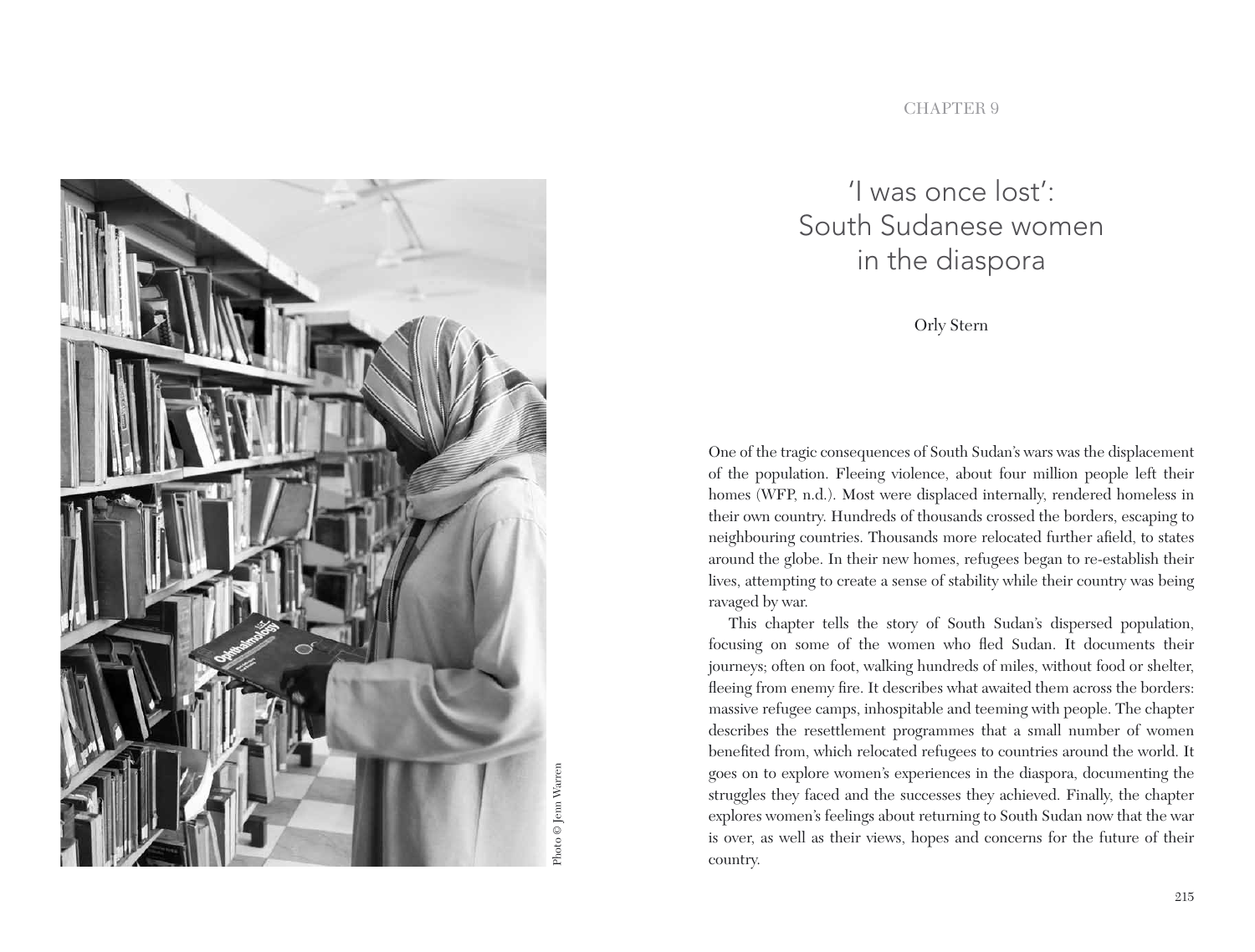The experiences of women displaced by South Sudan's wars were different from those of men. Yet, while much has been written about South Sudanese men in the diaspora, women's stories have largely remained untold. This chapter focuses on a few women in particular, relating their stories, their opinions and views. In terms of methodology, a review of the existing literature was conducted, and interviews were held with several young South Sudanese women living around the world. Interviews were conducted in person, by telephone, or using Skype. While not ideal for interviews, these technologies made it possible for women in different parts of the world to be included, giving the chapter a more international perspective. Some of the interviewees asked to remain anonymous, and for them, pseudonyms have been used.

In 2010, an estimated 370 000 Sudanese people were still scattered around the world (UNHCR, 2010). Since the ending of the war in 2005, returning to South Sudan has become a real possibility. Thousands returned in the period immediately preceding and following the landmark 2011 referendum. However, many refugees are now settled in new countries, with new jobs and new lives, and have no plans to return. Many of these men and women are among the best-educated South Sudanese people in the world and have gained hard skills that the fledgling South Sudanese state, desperately short on human capacity, is sorely in need of. Sadly it appears that these citizens and their skills may be lost to the new country forever, an enduring legacy of decades of conflict.

## *War in South Sudan*

Prior to the wars (which took place from 1955 to 1972, and from 1983 to 2005), much of the population of South Sudan lived in rural homesteads, largely untouched by electricity and other modern technologies. For the most part, the population lived off the land, growing crops and farming cattle. Cattle were a key measure of wealth, and held a central place in economic and social life (Burton, 1978). The South Sudanese lifestyle was deeply traditional, and people adhered strictly to tribal and cultural practices. It was a communal way of living: family and neighbours were intrinsically involved in one another's lives; adults had a duty to care for the young; and the young a duty of care for the elderly. There was little concept

of individual ownership and interest, rather ideals of family and community acquisition prevailed. Disputes were resolved by community members, or by traditional leaders applying locally developed mechanisms.

Those in South Sudan claimed that the South was being marginalised by the North, where the nation's seat of power was held, and demanded more autonomy for the South. These demands led to war breaking out in 1955, and continuing until the signing of the Addis Ababa Peace Agreement in 1972. In less than a decade the resolutions contained in the peace accord had broken down, and war resumed in 1983. At that time, a soldier named John Garang broke away from the government's armed forces and founded the Sudan People's Liberation Army (SPLA). The SPLA grew rapidly and soon became the dominant rebel group opposing the Northern government. The war was fought over a range of issues, including self-determination for the South, control over state resources including oil, and the role of religion in the state. Various other armed groups were involved in the war, which spanned a massive geographic area and was fought in various parts of the country.

During the war years, over two million people died and, as mentioned, a further four million were displaced. Civilians bore the brunt of the harm – caught in the crossfire and frequently also the direct targets of attack. At times Northern government armed forces launched attacks themselves, but they also operated through the Qout Sha'biya, a government-backed militia. Armed groups attacked villages and towns, abducting women and children as slaves and combatants, raping, torturing or killing others and setting fire to villages and surrounding lands, so that those fleeing would have nowhere to return to.

In the scramble to escape, parents lost their children, and children wandered the countryside alone. Possessions and homes were abandoned. People left their cattle – a significant loss, given the value that cattle held in society – and fled to what was known as 'the bush', where they hid for long periods in clearings in the vegetation. Conditions in the bush were terrible. People slept on the ground with no shelter, even during the long rainy seasons. Many had fled their homes with nothing and were forced to survive on shrubs, berries and any other edibles they could find. Thousands died of starvation or malaria and other diseases. The threat of attack was always imminent, and land or air strikes would have everyone scattering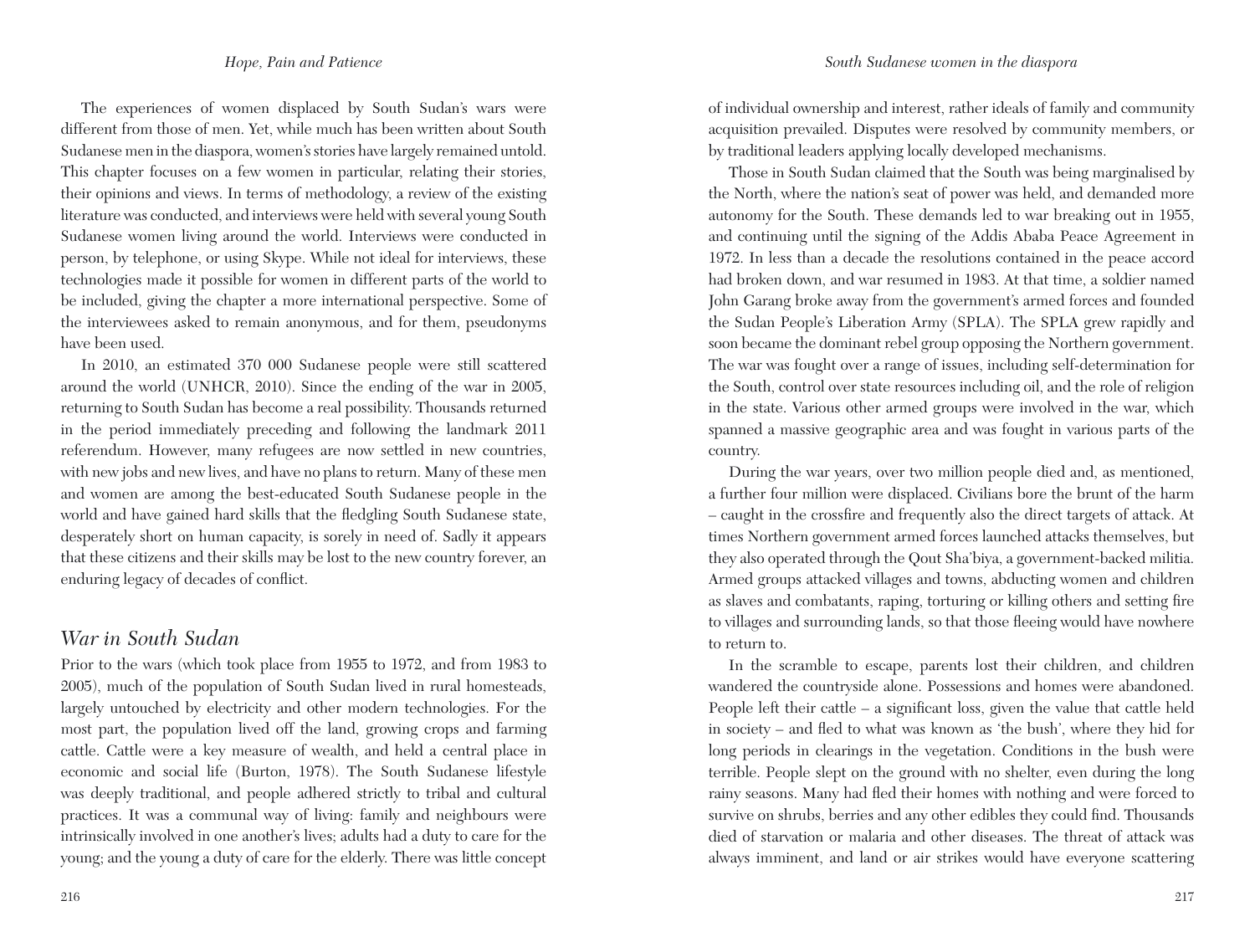once again. In time, people began to head for the borders, desperate to flee what had become one of the most dangerous countries in the world.

## *The journey to escape*

While a privileged few escaped by air or were able to secure transportation on trucks and vehicles, most South Sudanese refugees made the long journeys on foot, covering hundreds or thousands of kilometres on their way to the border. People walked in groups, carrying what they could, but forced to leave most of their possessions behind. The soaring temperatures of South Sudan, which rise above 50°C, and the desert landscape that characterises large parts of the country, meant that, for much of the journey, little food or water was available. People chewed on plants or leaves, and even swallowed mud, to eke out some sustenance. Thousands died of thirst or starvation. Survivors recount that the weak and vulnerable sometimes fell prey to lions and other wild animals.

Trains of people walked in silence, wary of attack. They had to repeatedly run for cover, hiding from the troops moving overland and fleeing at the sound of helicopters or fighter planes approaching overhead. Those caught by government or rebel groups would sometimes be rounded up and forcibly conscripted or taken as slaves.

Viola Aluel and her family lived in Abyei, a town in the centre of Sudan, considered to be the bridge between the North and South. Located in an area rich in oil reserves, Abyei was one of the most disputed towns in the war, and was vigorously claimed by both the North and the South. Viola lived in Abyei until she was 12 years old, during which time the town was controlled by the North. She recalls that it was not a peaceful place to live. Viola described how government soldiers used to pass through Abyei on route to the North, with abducted children and cattle in tow – a terrible sight to witness. She recalls the frequent sounds of gunfire. They could often hear the fighting nearby, and when the sounds of fighting got too close, they would run to the church to hide. People in the town were beaten randomly by government soldiers who arbitrarily accused people of colluding with the SPLA, dolling out punishments for this. She recounts that at one point her cousins were abducted – and one of them was extremely sick at the time. There was little peace of mind in Abyei and Viola recalls that every day her

mother cried and prayed. Eventually her mother made the decision that the family would cross the border to the SPLA-controlled territory in the South (Interview).

They left Abyei in 1996. Leaving everything that they owned behind, they left one evening, carrying only food and water. Like thousands of others who made this journey, they walked quietly, in a group of about 30 people, led by men from the South who had volunteered to help guide people to safety. People struggled to keep pace, particularly those with small children. They rested only in designated areas before quietly setting off again. Viola recalls that people were very scared during the walk – being caught by government soldiers could be disastrous.

It took them four days to walk the 80 kilometres to Mayen Abun in the South. By the time they arrived, Viola's small feet were severely swollen. In Mayen Abun, Viola's family were met by an uncle who was working for an organisation that provided food to conflict-affected areas. Through him, Viola's mother was referred to the World Food Programme, which was providing humanitarian relief in the area. They soon offered her a job in Nairobi. Within two weeks, Viola's family left for Kenya, travelling in an aircraft belonging to the World Food Programme. Viola remained in Nairobi until 2006 when she finally returned to South Sudan (Interview).

Probably the best known of those who fled South Sudan were the so-called Lost Boys, whose journeys were made famous by a number of documentary films and by books, such as *God Grew Tired of Us* and *What is the What: The Autobiography of Valentino Achak*. The Lost Boys were about 20 000 orphans and children who had been separated from their parents who walked in groups on foot towards the borders. The children, mostly boys, aged between 5 and 15 years, walked hundreds or even thousands of kilometres from different parts of South Sudan to neighbouring Ethiopia in the east, where they were eventually housed in refugee camps. The long lines of children had no food, water or supplies. They often did not even have clothes, losing pieces along the way, or trading items of clothing for food. Those who witnessed them describe rows of emaciated children, often walking completely naked. When Ethiopia's president was overthrown by rebels who were hostile to the South Sudanese refugees, the children had to leave Ethiopia, crossing back through South Sudan and then into Northern Kenya to Kakuma Refugee Camp. A large number died along the way – of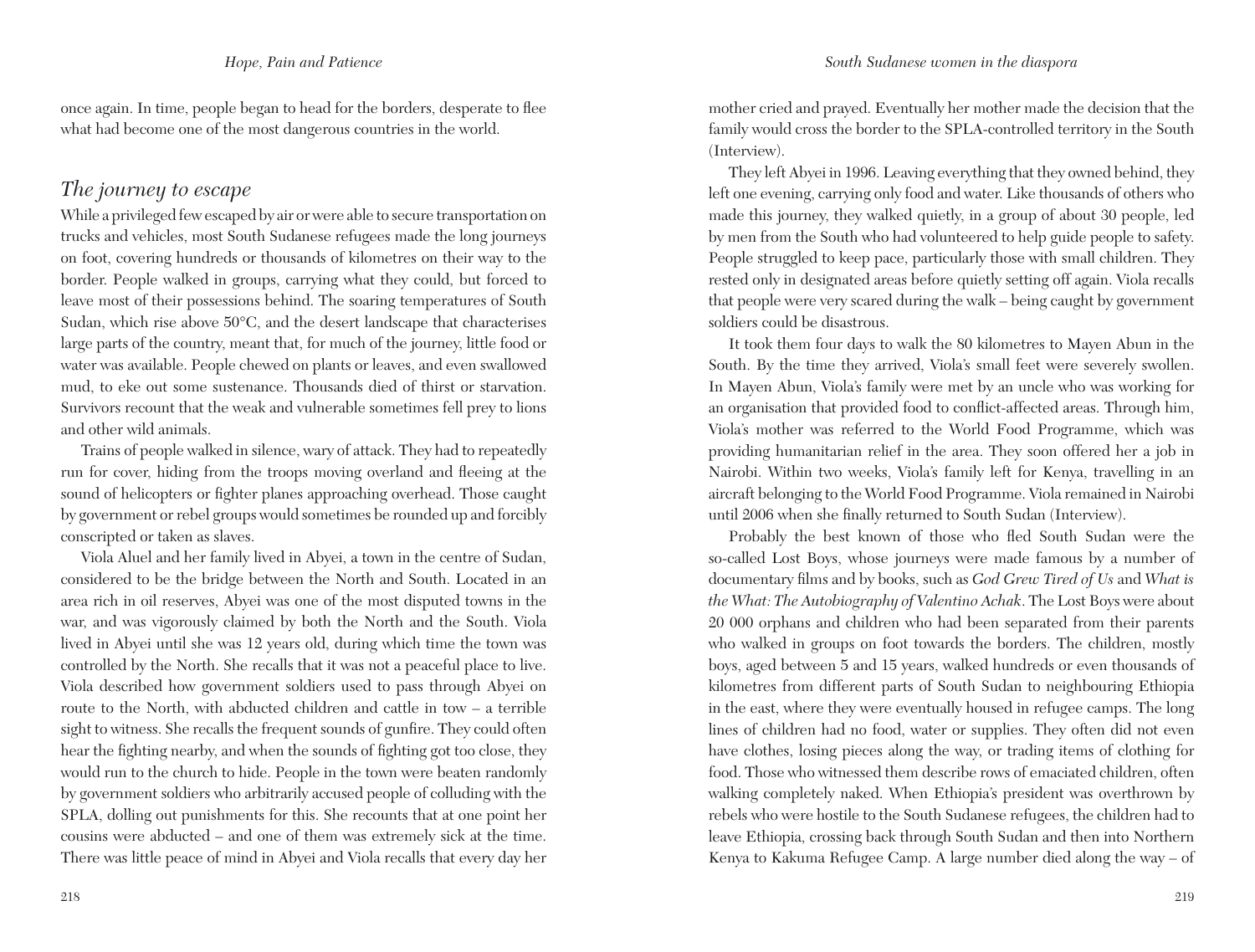the 20 000 who began the journey, fewer than 11 000 made it to Kakuma. There were girls who made this journey too, although there were fewer of them, and their stories garnered less attention.

In addition to these children, hundreds of thousands of South Sudanese refugees flocked across the borders, settling in camps in Ethiopia, Central African Republic, Uganda, Rwanda and Kenya. It was from Kakuma Refugee Camp in Kenya that the major refugee-resettlement drives took place.

## *Kakuma Refugee Camp*

Kakuma Refugee Camp is located in the Turkana District in the northwest of Kenya. It was established in 1992, to provide shelter for those fleeing South Sudan, and for a long time, South Sudanese refugees were the largest refugee group there, but the camp has since been expanded to house refugees from Somalia, the Democratic Republic of Congo, Ethiopia, Rwanda, Uganda and Burundi. The camp is located near to Kakuma town, which has a population of 97 000. At times the refugee camp has been home to as many as 120 000 refugees, although it was built to house a maximum of 20 000 people.

Life in Kakuma is difficult. Located on a large piece of land, in a semiarid desert environment, the camp suffers severe dust storms and searing temperatures, with an average daytime temperature of 40°C. The camp is host to a range of poisonous spiders, snakes and scorpions. Kakuma is divided into several sections, each housing refugees from different countries and conflict zones. The *Kakuma News Reflector* (n.d.) describes the camp as follows: 'The camp is a "small city" of thatched-roof huts, tents and mud abodes. Living inside the camp is equally prison and exile. Once admitted, refugees do not have freedom to move about the country but are required to obtain Movement Passes from the UNHCR and Kenyan Government.' For many, Kakuma became a home for years and even for decades – a 'limbo' where refugees waited for circumstances to change or for a better future to present itself.

The office of the UN High Commissioner for Refugees (UNHCR), the agency mandated to assist refugees, was responsible for administering the camp. It struggled to cater for the many thousands of refugees stranded in Kakuma. The number of refugees was far greater than had been planned

for, and the overcrowded conditions exacerbated the camp's many other problems. Although UNHCR provided food, there was never enough and hunger was a constant concern. Refugees also complained about the monotony of the food – residents lived for years on a diet which consisted mainly of beans, maize meal and vegetable oil (Muhindi & Nyakato, 2002).

A significant number of children, including the Lost Boys, arrived in Kakuma without their families. Where possible, unaccompanied minors were settled into foster families, a preferred solution that allowed them to learn the South Sudanese way of life and culture (Muhindi & Nyakato, 2002). For the most part however, boys were placed in large groups or homesteads. Girls were given preference when it came to being allocated to foster families, as it was felt that girls were more vulnerable to attack and that foster families could offer them some protection. Some girls were lucky enough to receive support and protection from their foster families, but this was often not the case. Foster families frequently used girls as unpaid servants before marrying them off to benefit from the bride price the girls could fetch (Harris, 2009). Girls were sexually vulnerable in the camps and in their family placements, and there were frequent occurrences of rape or of girls being exploited in exchange for food and other basic commodities.

Local Kenyan communities tended to be hostile to the refugees and some would come to the camp at night and steal food or even kill people. Arbitrary shootings took place and residents of Kakuma reported that they felt extremely insecure there (Muhindi & Nyakato, 2002). The SPLA also frequently raided the camp to enlist new recruits for their ranks. Unaccompanied children made easy targets and many children, including girls, were enlisted while living in Kakuma.

However, life in the camp was not all bad. Despite the challenges, conditions in Kakuma were far safer than in war-torn Sudan, and at least some food, building materials and medical facilities were provided. Refugees in the camp received free education, something that UNHCR and other aid organisations prioritised. There were other positive aspects to life there too. A communal way of life developed in the camp, and refugees helped and supported each other. Close friendships and bonds were formed that many people reported missing when they were finally resettled in other countries (Muhindi & Nyakato, 2002).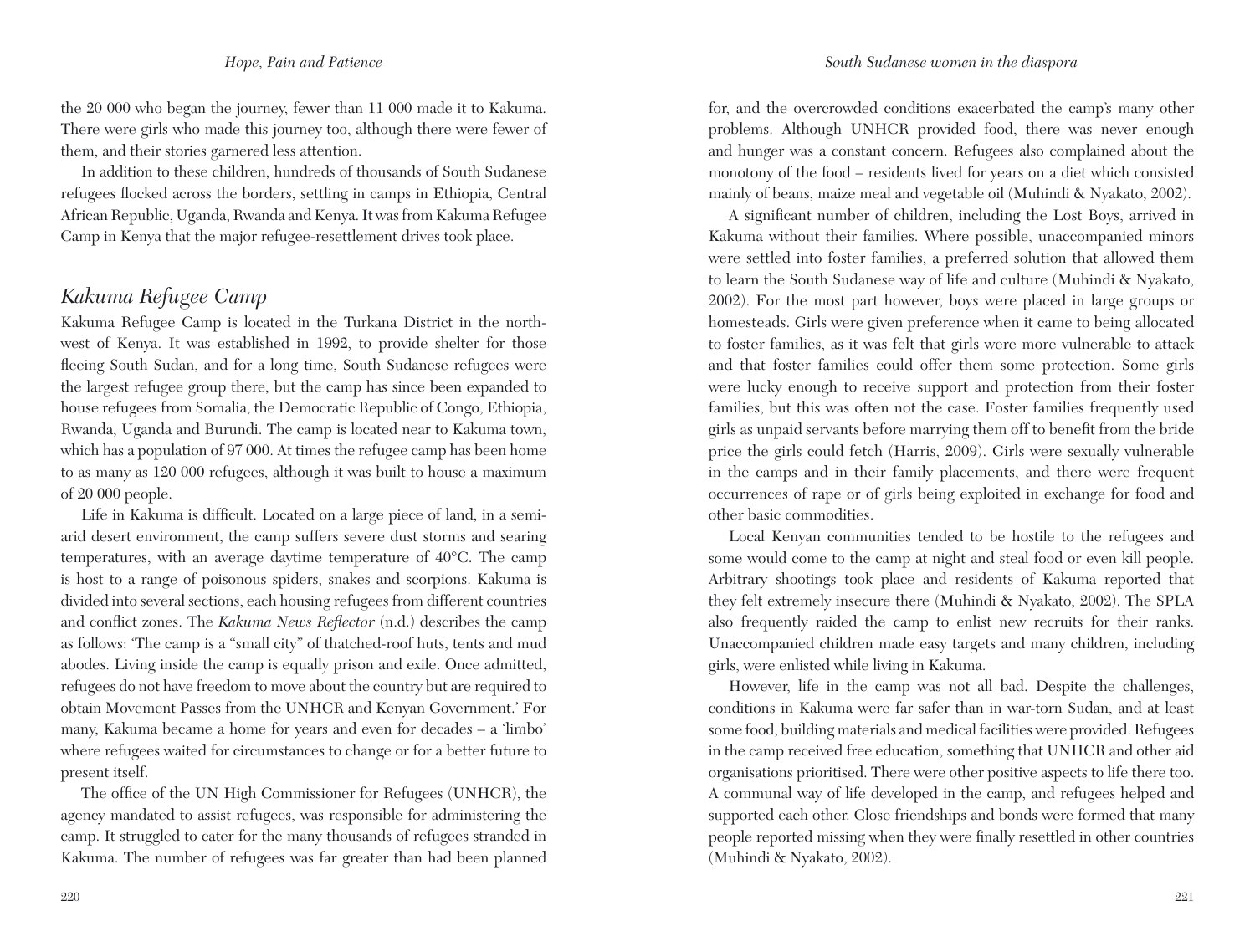The Kenyan authorities preferred South Sudanese refugees to remain in the camps, rather than settle in their country. Viola Aluel, whose family moved to Nairobi, recalls that police often harassed refugees in Nairobi because they wanted to limit their numbers in the city. South Sudanese living in the cities and towns were often arrested and constantly had to pay bribes to the police. Viola explained that at least in Kakuma refugees had some respite from police harassment (Interview).

By January 2011, six years after the end of the war in South Sudan, there were still between 7 000 and 8 000 South Sudanese living in the camp. Many refugees travelled to South Sudan after the ending of the war, but returned to Kakuma, when they discovered that conditions in Sudan were not as stable as they had hoped. Those who still remain in Kakuma fear renewed violence and are choosing to see how things unfold, before returning to South Sudan. Others have chosen to remain in the camp because services such as education, and health care are more accessible and of a better quality than those that would be available to them in South Sudan (Enough Project, 2011).

## *Resettlement*

The 1951 UN Convention Relating to the Status of Refugees set in place the international system for the protection of refugees. States signing the Convention bound themselves to providing refuge to asylum-seekers arriving in their countries, provided they met the narrow definition of a 'refugee' provided in the Convention. Article 1(A)2 of the Convention:

A refugee is anyone who owing to a well-founded fear of being persecuted for reasons of race, religion, nationality, membership of a particular social group or political opinion, is outside the country of his nationality, and is unable to or, owing to such fear, is unwilling to avail himself of the protection of that country.

In order to spread the responsibility for refugee protection, and alleviate the burden on countries neighbouring on conflict zones, a system of *third-party resettlement* was developed. Third-party resettlement occurs when refugees who have fled from their homes to a second or neighbouring country are

subsequently resettled to a third country. Resettlement countries accept refugees where there is no alternative way to guarantee their security in their country of origin *or* in their country of original asylum. Admission criteria for resettlement differ from country to country. Where there are large groups of refugees, those who are considered particularly vulnerable are selected for resettlement.

Large resettlement programmes took place out of Kakuma into the US, Canada, Australia and a few other countries. Given the enormous number of refugees in Kakuma, and that these countries agreed to accept limited numbers of refugees, resettlement was highly selective. UNHCR and government representatives visited the camps to select those who would be moved. The resettlement of youth, and particularly of unaccompanied minors, was prioritised.

The US's resettlement programme was the largest. Sympathetic to the plight of the Lost Boys, the US agreed to resettle a few thousand children from Kakuma. From 2000, a total of 3 276 South Sudanese boys and 89 girls were accepted into the US for resettlement (Harris, 2009: 2). A number of reasons have been suggested to explain why so few girls were resettled. The Lost Boys' journey had become very well publicised, and many say that resettling the girls, whose plight was less well known, was an afterthought. Another view is that as the boys remained in large groups, they were more visible than girls, who had often been integrated into families (Harris, 2009). On a practical level, it is certainly true that candidates for resettlement were chosen mainly from lists of unaccompanied children living in the camp, and girls' names did not appear on these lists to the same extent that boys' names did. Girls living with foster families in Kakuma quickly became daughters and housekeepers and were soon 'lost' to the official register of unaccompanied minors. There is also evidence that girls were intentionally hidden from the UNHCR in order to keep their names off the lists. As noted earlier, some families benefitted from having girls remain in Kakuma – for some, girls were seen as valuable sources of unpaid labour and potential income (from bride price) – so they did what they could to avoid losing them to resettlement programmes. A final reason given for the small number of girls resettled is that the UNHCR consulted with Sudanese elders in Kakuma about which youth should be resettled. The elders proposed the resettlement of higher numbers of boys, arguing that males would be more likely to receive formal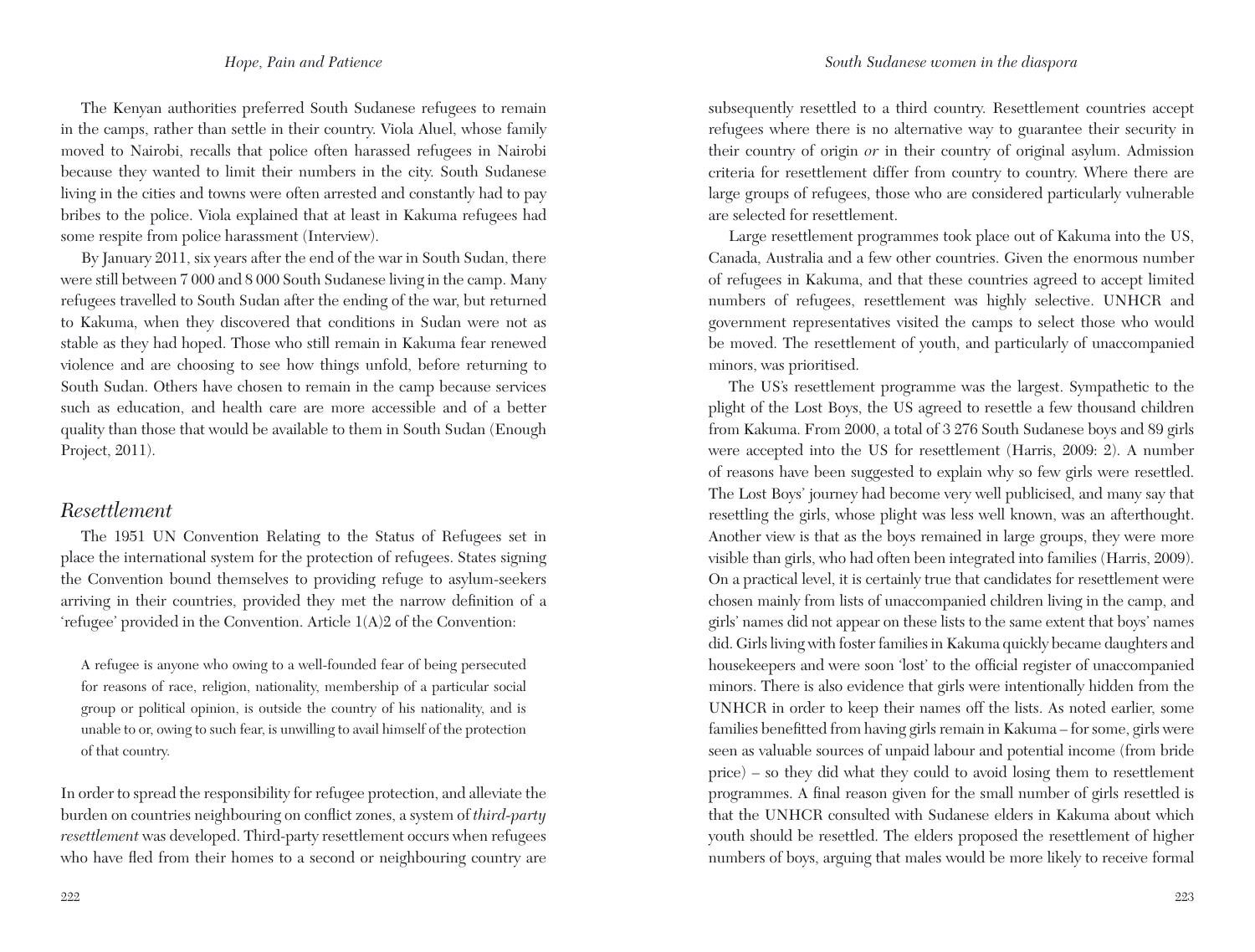education than girls, and were therefore more likely to be of value in helping to rebuild South Sudan after the war (DeLuca, 2009).

The selection and interviewing process took around two years. Lists were prepared of those who would be considered for resettlement, and those whose names appeared on the lists were interviewed before a second selection was made. During a second round of interviews, names and ration cards were verified. This was a stressful process for those involved. Interview dates were frequently postponed and there were long waits between them, often spanning many months. The interviews were reportedly daunting, particularly for those who could not speak English (Muhindi & Nyakato, 2002). When the selection process was complete, successful candidates were offered limited preparation for their move. Some were given English lessons as well as briefings and reading materials on their adoptive countries. Finally, the selected few were flown across the world to begin their new lives.

## *Life in the diaspora*

It was not only those resettled from Kakuma that made it abroad. South Sudanese refugees moved around the world through a variety of means, often travelling as immigrants or students, and seeking refugee status on arrival. Whole families also relocated and many young girls were taken across the world by their parents, spending most of their lives away from South Sudan.

Hundreds of thousands remained in Sudan's neighbouring countries, or sought refuge further afield on the African continent. They settled in refugee camps and cities, often forming large South Sudanese communities. Many were forced to move numerous times over the years, unable to find a permanent place in which to settle.

Agyedho Adwok's family left South Sudan when she was just one month old. Since leaving Sudan, she has lived in Ethiopia, Uganda and Kenya, residing in refugee camps and cities along the way. In 1985, two years after the war began, conditions were worsening in Juba, the city of her birth. Her father, who had been a professor at the University of Juba, became involved with the SPLA, soon rising to the rank of captain. At that time, the SPLA was operating partially out of Ethiopia, where it was strategically planning its moves in South Sudan. Agyedho's father moved to Ethiopia to take part in this process, taking his family with him. They settled initially in a refugee camp in Ethiopia, but in 1991, the president of Ethiopia, Mengistu Haile Mariam, was overthrown by rebels who were hostile to the South Sudanese refugees, and Agyedho's family had to flee. In the years that followed, the family relocated a number of times, along with many thousands of South Sudanese refugees in similar positions. At the time of writing, Agyedho had returned to South Sudan and settled in Juba once more (Interview).

The experiences of South Sudanese women in the diaspora differ greatly. In some places, South Sudanese women remained poor, while in others they prospered. The section that follows focuses mainly on those who settled in the West, and provides a more in-depth analysis of refugee experiences in that part of the world.

### *Integration: adjusting to the new context*

Life in the West was dramatically different to that in South Sudan and to the refugee camps that many had come from. Most of those resettled had never been in a city before, had never seen electricity and had never been in a motor vehicle. The food in the West looked different, the languages spoken were unfamiliar, and the customs and societal expectations completely foreign. Like other refugee groups, South Sudanese refugees faced myriads of challenges in resettling, including navigating new cultures, learning the languages and dealing with discrimination. Resettling was a significant adjustment and one that was, at times, overwhelming and difficult.

Research with immigrant and refugee populations has shown that the earlier in life a person moves, the easier the adjustment tends to be (Elhag, 2010). Children tend to acculturate more quickly than their parents, and, it has been argued by some that South Sudanese youth have been more successful in resettling than many other refugee groups (Muhindi & Nyakato, 2002).

Research has also found that the effects of immigration are particularly intense for women, in part because of the 'gender renegotiation' that women have to face (Elhag, 2010: 1). For example, one of the challenges faced by South Sudanese women in the diaspora, common to many refugee and immigrant groups, are conflicting feelings about where to draw the line between fitting in to their new cultures, and maintaining their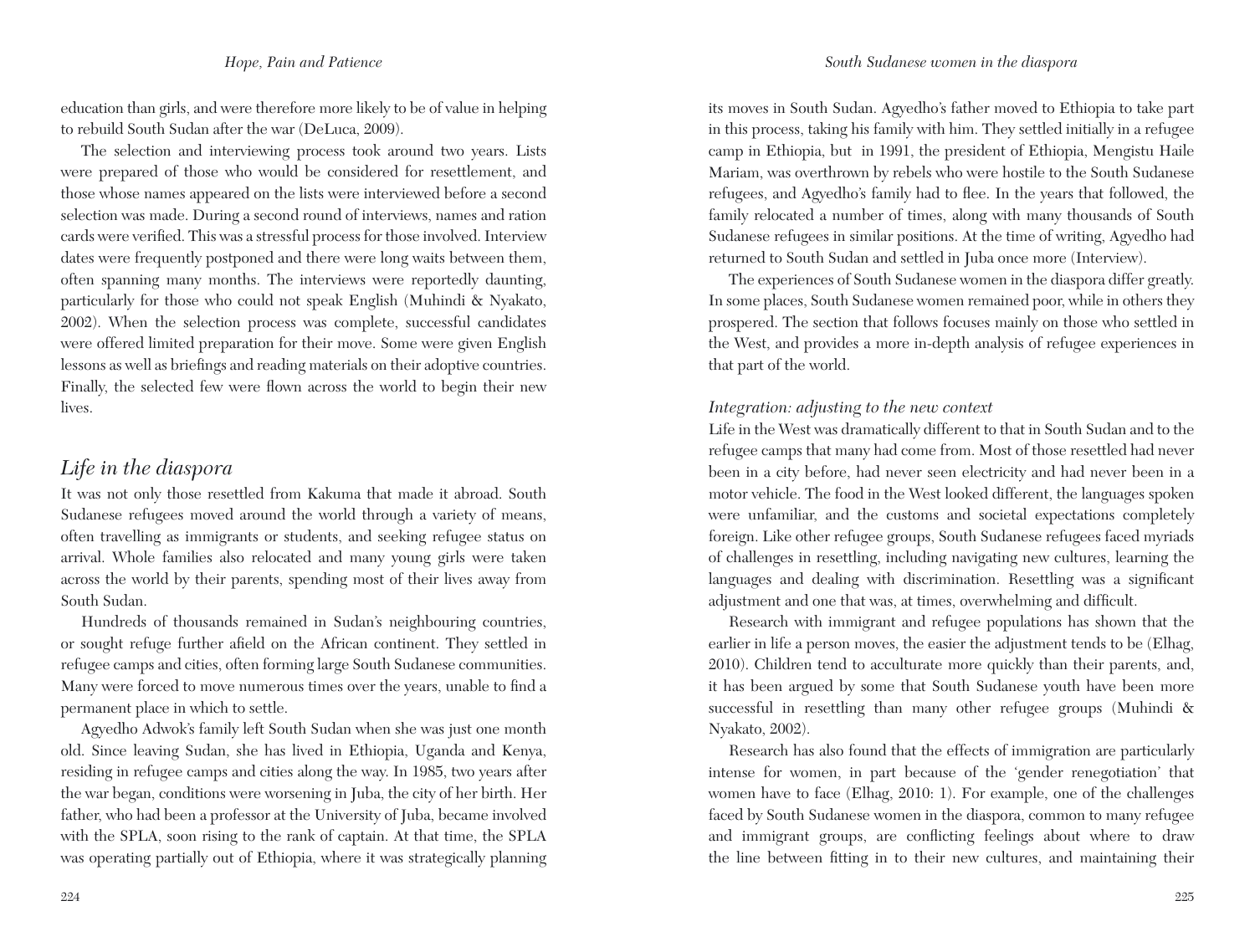traditional ways of life. Immigrants risk losing their culture, including its many positive and valuable aspects, and immigration involves a constant process of negotiating and renegotiating these identities. Anne Harris, who worked with South Sudanese women in Australia, explains that, 'the costs and benefits of acculturation compete: the stripping away of the difference demanded by assimilation/integration…[versus] the currency afforded by difference' (Harris, 2009: 4–5). Harris continues:

While these changed conditions in new countries partially represent increased opportunities for Sudanese young women, they do not come without a price. Many of my participants have gone to great lengths to counter perceptions of Sudanese women as disempowered and subjugated in male–female relationships even within Australia. And while they defend the cultural practice of 'bride price' (paid for young women by the men's families) to non-Sudanese, they simultaneously defend their new freedoms to concerned Sudanese family members who fear they are becoming too westernized and free. The double bind is clear: integrate and flourish, but not too quickly. For some young Sudanese women, these role tensions are constant and crippling. (Harris, 2009: 4–5)

Certain key variables seem to play a role in assisting South Sudanese refugees to adjust to new environments. For example religious groups have been key in aiding integration for some. Their Christian identities connected South Sudanese immigrants to a wider community of Christians in their new countries, providing them with both a community and a sense of belonging. Particularly in the US, the churches provided refugees with social support and assistance with integrating: volunteers from churches hosted refugees in their homes, invited them into their communities, helped them to find housing, cars and jobs, and donated clothes and furniture to them. This certainly alleviated some of the difficulties of integration (Elhag, 2010).

Another variable is the number of South Sudanese people who resettle in an area. Where there are many South Sudanese, they tend to stick together quite closely and integrate less, a pattern that is common in many immigrant communities. One interviewee, Keji Majok left Kejikejo, a South Sudanese town close to the Ugandan border when she was eight years old. Her family first moved to Nairobi where there was an extremely large South Sudanese

community. Keji recalls that in Nairobi, her family associated mainly with other South Sudanese people, and seldom mixed with Kenyans, taking no steps to adopt the Kenyan way of life. In 1991, her family moved to Mutare in Zimbabwe, where there were very few South Sudanese people. She recalls that in her school, there were only six South Sudanese children from two families. Keji explains that things changed greatly as her family could no longer only associate with South Sudanese people, and so they began to integrate more with the local population, finally adjusting to the Zimbabwean way of life (Interview).

#### *Receiving an education*

From the moment of their arrival at the refugee camps, the message was repeatedly instilled in South Sudanese refugees that education was the key to self-improvement and to creating a better life for themselves. The UN and other aid organisations made education a key priority in the camps, employing teachers to teach refugees, often holding classes under the trees (Muhindi & Nyakato, 2002).

For many, the promise of education was one of their main reasons for wanting to relocate. South Sudanese refugees arrived abroad with high expectations about the education they would receive, many believing that they would start their schooling immediately upon arrival, and that this would lead them into employment as qualified professionals. Unfortunately, this was rarely the case, and many had to put off going to school in order to work in low-paying jobs so that they could pay the bills or save up to pay for school or college. When they were able to study, many had to work concurrently, or had to care for their families, leaving them little time to focus fully on their studies. Disappointment around education seemed to be a common experience among South Sudanese refugees (Muhindi & Nyakato, 2002).

When they did attend school or college, many South Sudanese refugees struggled academically. Most had received little education in South Sudan or had had their education interrupted by the war. This was particularly the case for women, who had seldom received any real education before leaving South Sudan unless they came from particularly wealthy or liberal families. Even the education they received in the refugee camps was not of a quality that adequately prepared them for schooling in the diaspora. Harris writes that despite having high levels of determination, South Sudanese women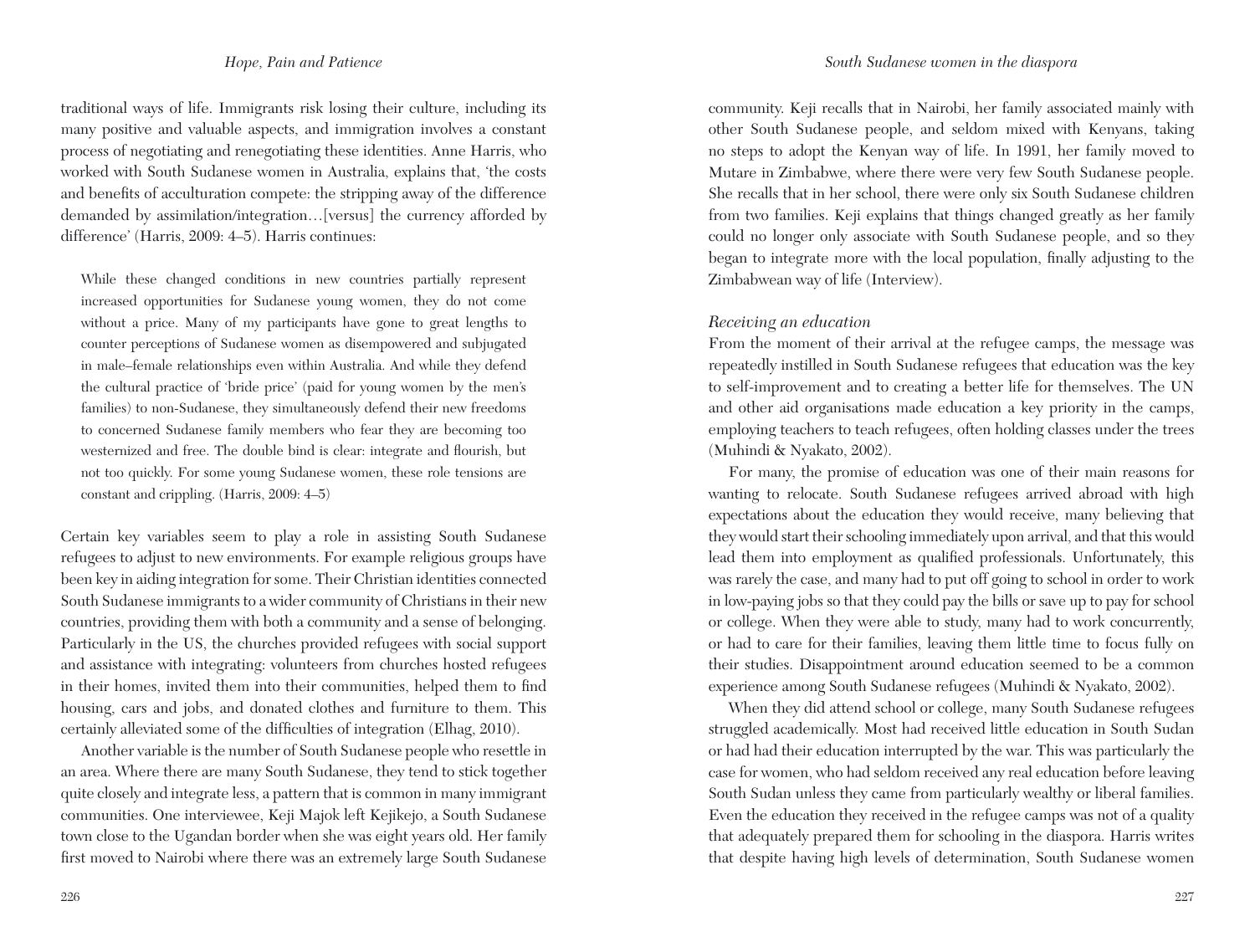often did not have the 'foundational aptitude or conceptual knowledge' to achieve as much as they wished to in their studies (Harris, 2009: 7).

Harris explains that the hardest part of resettlement often happens in the second or third year, when refugees begin to realise the barriers to achieving their goals. She explains that at some point they begin to recognise what a daunting challenge attaining a tertiary education may be, and they begin to understand that their dreams of becoming lawyers or doctors may actually be beyond reach (Harris, 2009).

The young women interviewed for this chapter made the point that the pressure to be educated came largely from their families. Aguil Deng, who moved to the US with her parents, said that in the summer breaks she was made to read or to go to the library, and was never allowed a vacation. If she protested that she did not want to study, her parents would scold, 'You can switch places with your cousins in the war'. Aguil explained that there was an expectation from her family that she would study for a 'hard' career. Her parents would ask questions like, 'Why would you study social sciences? How is that going to help Africa?' (Interview).

Despite the challenges and disappointments, South Sudanese women have attained far higher levels of education in the diaspora than they would have had if they had not left South Sudan. Many have received professional qualifications or tertiary educations, making them among the best-educated South Sudanese people in the world. Given post-conflict South Sudan's crippling lack of skills and human capacity, the women educated in the diaspora represent a tremendous potential resource for their country.

One of the steps that the government of South Sudan is taking to address the country's shortage of skills is to send people abroad to be educated, with the hope that they will return to South Sudan with hard skills. In 2008, Viola Aluel was sent by South Sudan's Ministry of Education to South Africa to study Social Development at the University of Cape Town. She completed her studies and returned to South Sudan in late 2010. Viola was sent as part of a programme created between the Government of South Africa and the Government of South Sudan, which planned to send about 200 students to study in South Africa. Unfortunately, due to bad management, nepotism, and a failure to market the scheme, fewer than five people actually benefited from the programme. Similar schemes in China, Egypt and India have been more successful (Interview).

#### *Finding employment*

On arrival in their new countries, South Sudanese refugees had to find work. At least in the initial years, most had to accept unskilled, low-paid jobs as maids, babysitters, nannies, pre-school attendants, nurses, care workers or in catering facilities (DeLuca, 2009; Muhindi & Nyakato, 2002). Even those who had qualifications when they arrived often had to take jobs at lower levels than they were equipped for (Abusabib, 2006).

The US has a policy of 'economic self-sufficiency', which guides the lives of all new immigrants and refugees. According to the policy, refugees must find a job as soon as they can on arrival, so that they can pay their own bills. In the United States, resettlement agencies assist refugees with job placements, rather than providing much financial or material support. Finding employment is therefore a major focus of US refugee policy. This differs in countries such as Canada, where there is more state support and less emphasis on self-sufficiency (DeLuca, 2009).

In South Sudan, women's roles had centred on the home and women seldom held formal jobs. Men worked outside, while women were responsible for caring for children, food preparation and taking care of living quarters. Finding work outside of the home was therefore a great adjustment for South Sudanese women in the diaspora. In finding jobs, they had to navigate new relationships, new behaviours and new expectations. Gaining employment had significant effects on gender relations too. It was in finding employment that some of the greatest steps towards integration took place.

#### *Changing gender norms*

South Sudanese society is deeply patriarchal. Societal rules encompass cleargendered divisions and, from an early age, children learn the ways in which both men and women are expected to act. Men are the heads of households and women are expected to be subservient to them. These perceptions of gender and the role and place of women were significantly affected by life in the diaspora. On arrival in the West, South Sudanese women found themselves in an environment that promoted their independence rather than deference, and exposed them to new ideas about the ways in which men and women could relate (Elhag, 2010). This made women begin to question the values they had been raised with, and in time, it began to affect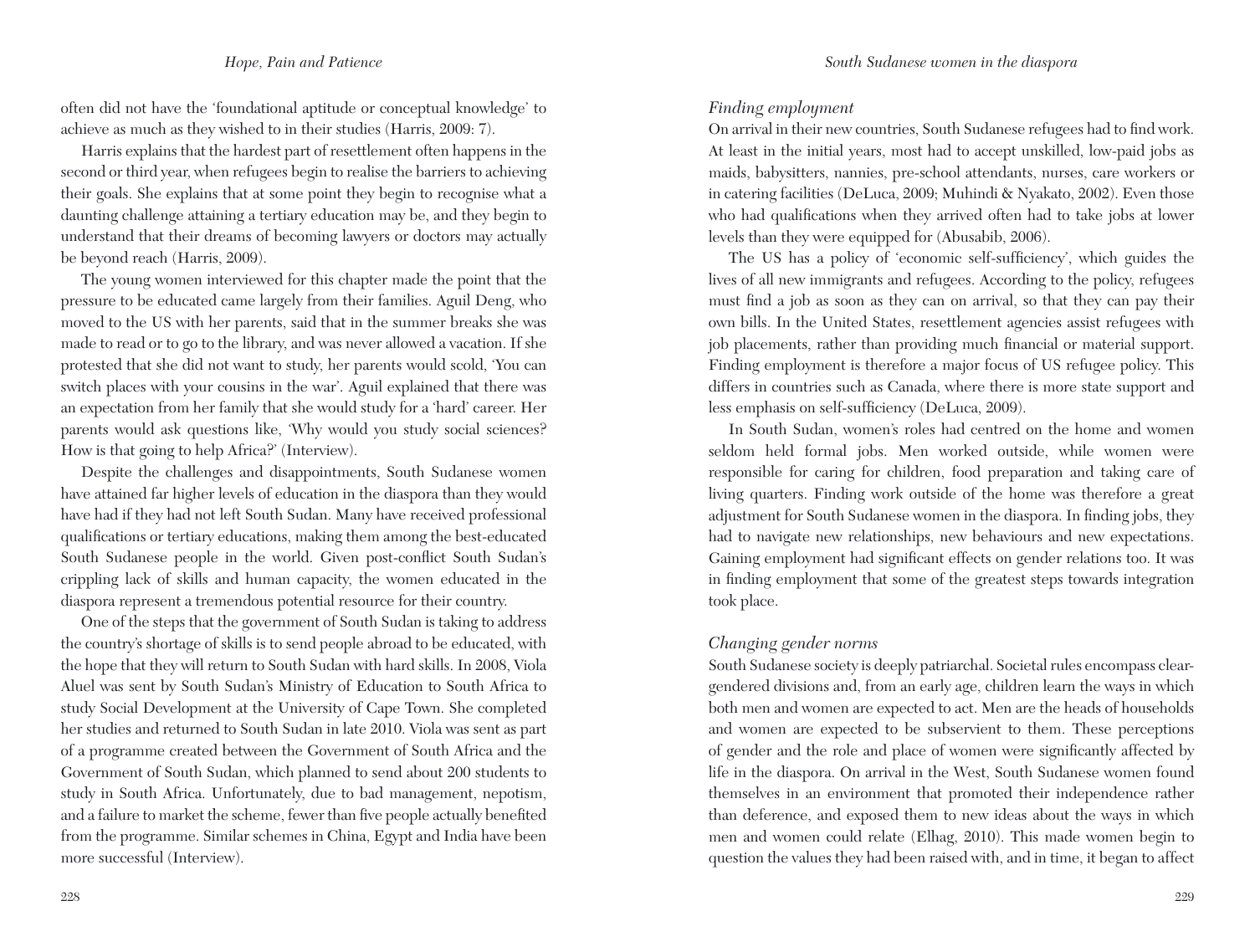the gender relations between South Sudanese in the diaspora.

However, it was not only exposure to new ideas that affected gender relations; necessity also played a part in changing roles. Increasing employment of women outside of the home, led to the household division of labour becoming more equitable – when women accepted job offers, men had to perform more of the household tasks purely out of necessity, particularly if they were not working themselves. Couples in the diaspora also found themselves dependent on one another in ways that affected the traditional gendered division of labour. For example, women often had to rely on their husbands to assist with tasks that they would have done alone in South Sudan, such as grocery shopping (particularly if the women did not speak English), or child care (if the women had appointments or had to go to work). This forced a merging of male and female roles (Benesova, 2005). In terms of physical space, too, South Sudan had provided distinct male and female spaces in spacious homesteads, and men and women spent much of their time in separate areas. In the diaspora, couples were forced together physically, living in small apartments where there was not enough space for separate male and female areas (Benesova, 2005).

Thus gender roles gradually began to shift, altering the ways in which women perceived their roles as mothers, daughters and wives. Women often welcomed these changes more than their husbands and male relatives did, which at times caused friction in marriages and other family relationships. The shifts also caused stress for parents and children, with parents more entrenched in traditional ideas, struggling with the ideas, values and lifestyles that their children were exposed to at school.

Mary Luak, who was raised in Washington by South Sudanese parents, described the difference between being at home with her family and time outside of her home, saying, 'it felt like a schizophrenic life'. Mary attended an American school and took part in American activities, but then came home to a South Sudanese home, where traditional rules applied; men ate before women, and were served their meals by the women and girls (Interview). Keji Majok who was raised in Zimbabwe echoed this, saying that at school she was exposed to the ideas that boys and girls should mix and were equal, while at home she was taught the opposite. Keji explained that her father was very strict with her, making her stay in the house, because he believed that girls should not go out (Interview). Aguil Deng, a South

Sudanese woman who was raised in the United States, said that her parents had different rules to those of other American families. Her parents were under the impression that American children were out of control and had no respect, and therefore felt that she should not spend time with them. Her parents would say things like, 'Why do you need friends? You have sisters.' Aguil was not allowed to spend the night at friends' homes until her parents had met the other parents. She was not allowed to date boys until college (Interview).

It can be argued that issues related to 'gender renegotiation' tended to make integration more complicated for women than it was for men. Some found it difficult to become the assertive women the West expected them to be, having been raised to be more deferent (Harris, 2009). In general though, exposure to different gender norms has been positive for South Sudanese women, in that they have opened up a range of possibilities that these women never had before.

For those who have returned to South Sudan, changes in gender norms have created a different set of issues. Keji Majok recalls that when she went back to South Sudan, she had trouble accepting the way in which women in her family were treated. When voicing her concerns, Keji got into trouble, and was told that she was badly behaved and disrespectful (Interview).

### *Discrimination*

Many foreigners and most refugees around the world face discrimination. This can be a barrier to finding and keeping jobs; it can also stand in the way of successfully attaining an education, and make it harder to assimilate into the new culture.

Research has documented the fact that in the US, African immigrants are often stereotyped in the same way as African Americans, resulting in them being harassed, intimidated or unlawfully arrested by the police (Elhag, 2010). Interestingly, Aguil Deng disagrees with this finding, averring that in her experience, African immigrants are treated differently to African Americans. She feels that in America, it is more important how one sounds, so if one has spent most of one's life in the USA and sounds American, then in her experience, one is not discriminated against. Aguil added, however, that in the area where she grew up, everyone had originally come from somewhere else and so xenophobia was never really an issue (Interview).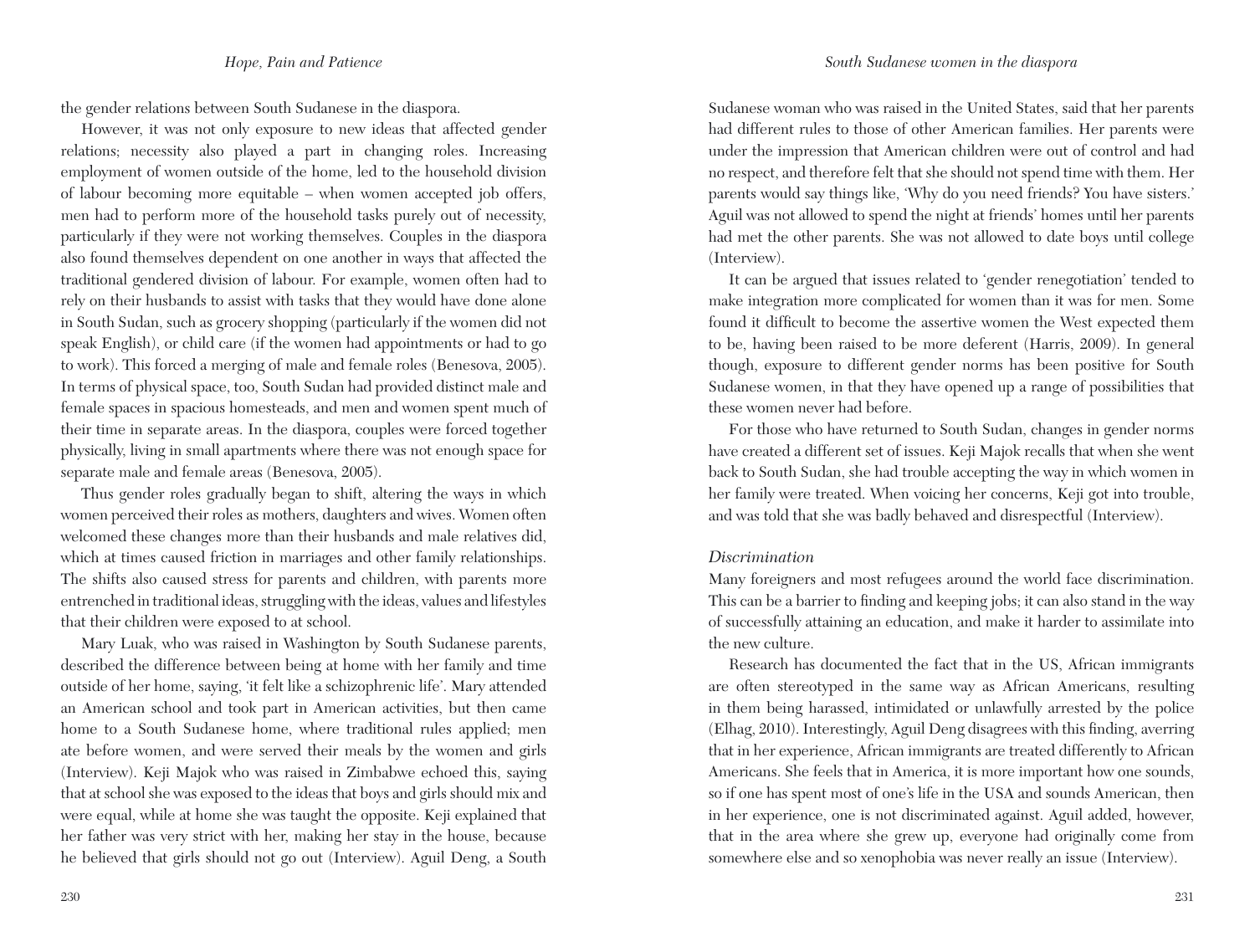Discrimination against foreigners is worse in some countries than in others. South Africa, for example, has an unfortunate history of xenophobia, with violent attacks against certain foreigners sporadically taking place, and resulting in death and further displacement. Keji Majok, a young South Sudanese woman currently living in South Africa, notes that xenophobia is palpable, and can be felt on a daily basis. Interestingly, she notes that these are not based on the fact that she is South Sudanese as much as on the mere fact that she is and looks foreign. Reactions to the fact that she is from South Sudan are mixed. Many South Africans actually find it intriguing as she is often the first Sudanese person they have met. She does, however, recall that when growing up in Zimbabwe, children used to tease her about being South Sudanese, mocking her about the fact that Sudan was not a good country and that people were going hungry there (Interview, Keji Majok). Mary Luak who grew up in Washington remarked that no one there had heard of South Sudan, and if they had, they had heard only bad things, or they confused it with Somalia (Interview).

#### *Contact with those in South Sudan*

During the war, those living in the diaspora followed the news from home from a distance, trying to keep track of what was going on, and attempting to check on the well being of those who remained in South Sudan. Direct communication with those at home was difficult but possible.

Mary Luak recalls that during the war her family had sporadic telephone contact with certain people in South Sudan. Aside from this they received news from people who were arriving at the refugee camps on the borders, or in Khartoum. Mary's family followed what was going on in South Sudan closely. She describes one occasion when, following a massacre in a certain town, her family managed to get hold of video footage taken by people who had arrived in the town soon after the massacre, so that they could see for themselves what had happened there (Interview). Keji Majok's family kept contact with South Sudan through her father's eldest brother who remained behind. However, Keji recalls that they did not hear all of the news, and did not know about many of the deaths that occurred there (Interview).

Communication with South Sudan has become far easier since the ending of the war. A host of cell-phone service providers now cover most of the South Sudanese territory, connecting even remote rural areas. Many small towns have internet cafés, or public places such as libraries or community centres where people can access the internet. This has made it easier for those in the diaspora to stay in touch with family and friends within South Sudan.

Remittances form an important part of the relationship between refugees and those remaining in their home countries. Around the world, refugees feel a strong sense of obligation to send remittances back to those they have left behind, in the form of money or goods, and thus find themselves taking on the role of 'global breadwinner' (Johnson & Stoll, 2008). These remittances often form an integral source of income for households and communities in conflict zones. On a global scale, remittances reportedly form the second largest source of external funding for developing nations (Rath, 2003).

Many South Sudanese who settled in the diaspora sent remittances back to South Sudan and to refugee camps such as Kakuma. Mary Luak recalls that her family was always sending clothes, books and money to South Sudan. Her father also paid for relatives in South Sudan to attend school (Interview). Several interviewees living in the diaspora reported strong pressure to send money home. When people hear that they are living abroad, they phone them to ask for money, as there is a perception that those in the West have access to large sources of income. This puts refugees in extremely difficult positions – particularly as many are struggling financially themselves. Many refugees report both feeling extremely guilty and being looked at negatively if they do not provide for those remaining in Africa (Muhindi & Nyakato, 2002), and many have continued to send remittances to South Sudan in the post-war period.

## *Returning to South Sudan*

Since the end of the war in 2005, the situation in South Sudan has stabilised to a certain extent, making it possible for many refugees to return home. The International Organization for Migration estimates that between 2007 and 2009, 1.2 million refugees returned to South Sudan; of these, 60 per cent were part of female-headed households (IOM, 2009).

Most of the women interviewed for this chapter were still living in the diaspora at the time of the research, which was conducted in 2010 and 2011.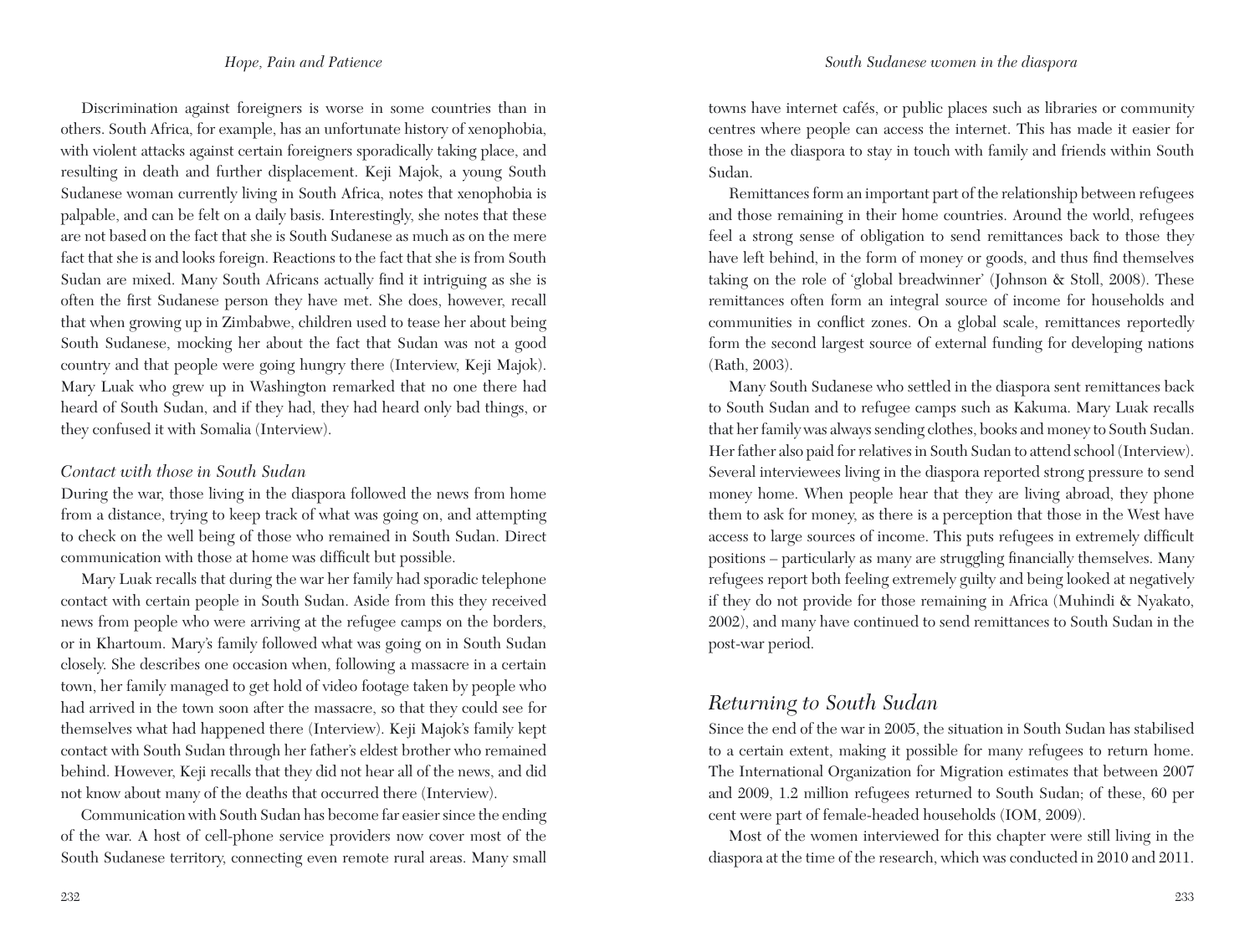When questioned about whether they would consider returning to live in South Sudan, their responses were mixed, and they raised several factors that stood in the way of them returning. For one, the situation in South Sudan remains unstable, with frequent armed clashes and persistent security concerns. Those interviewed displayed a mixture of optimism and caution about whether independence would really be granted to South Sudan or whether renewed conflict might recur. They explained that they would not consider permanently moving back to South Sudan, until there was more certainty about the country's future.

Another factor preventing the interviewees from returning was the difficulty of living in South Sudan, given the lack of infrastructure and services. Although it might be 'home', it is not an easy country to return to. A few of the interviewees said that they had always thought they would return to South Sudan after the war, but after visiting the country, they had changed their minds. Aguil Deng, for example, returned to South Sudan soon after the war. She described the frustrating process of trying to register a construction and development company; travelling from government ministry to government ministry, foiled by how disorderly the system was, and the way in which everything relied on having personal connections. Aguil soon returned to live in the United States. Reflecting on her experience, she says that the system in South Sudan seems to be a difficult one in which to work and achieve anything (Interview).

Another point mentioned repeatedly by the women interviewed was that it would be difficult to adjust to the strict traditional gender roles in South Sudan, after having lived with the more liberal gender roles of the West. Interviewees expressed concerns at how rigid the societal rules are in South Sudan. Keji Majok complained that in South Sudan they are all about 'rules, rules, rules' and offered this as a key reason why she did not think she could live there (Interview).

Finally, a number of women commented that they feel foreign when they are in South Sudan. Keji explained that although she feels strongly Sudanese when she is in the diaspora, when visiting South Sudan she felt different and foreign (Interview). Mary Luak recounted that people in South Sudan repeatedly told her that she was not Sudanese enough (Interview). Aguil Deng, now working as a public health practitioner, explained that it is far easier for her to work in other African countries; there they see her as a

234

'fellow African', while in South Sudan, they see her as a foreigner because she has spent so much of her life outside of the country (Interview).

However, despite these factors, a number of women have returned to South Sudan, and feel that it is the right thing to do. In 2005, Agyedho Adwok visited Juba, the capital of South Sudan, for the first time since her departure as a child. After that first visit, she returned abroad to study further, but has since returned to live in Juba. When asked about whether she plans to remain there, she replies, 'Maybe not forever, but for now.' Agyedho explains that in Juba, she has a sense of being home. 'In Nairobi life was difficult, because I was living as a refugee. There was always something that reminds you that you are not at home.' On living in South Sudan she says, 'Even with the heat and the lack of services and life being uncomfortable there, it is worth it.' She concludes, 'I was once lost, and now I am back' (Interview).

## *Views about the peace process in South Sudan*

All around the globe, South Sudanese people voted in the January 2011 referendum to determine whether the South of Sudan should secede from the North. A total of 58 203 votes were cast from voting stations in countries such as Egypt, Ethiopia, Kenya, Uganda, Canada, Australia, the UK and the US. The diaspora referendum results reflected an overwhelming vote in favour of secession.

Women in the diaspora have watched the peace process unfold. Despite the distance, they are well informed and have opinions, hopes and concerns about the situation in South Sudan. They are joyful that the war is over, pleased at the progress that has been made to date, and hopeful that peace will persist.

However, these women also have concerns about the situation in South Sudan, some of which they raised during the interviews. For example, interviewees commented that, for years, the people of South Sudan have had one common goal – the fight against the North. They expressed concern that now that this common goal has been removed, the people of South Sudan will begin to turn on each other for power. Tribal tensions are a significant source of concern. Keji Majok recalled that when she visited South Sudan, she was struck by how pronounced the tribal hostilities were, saying that she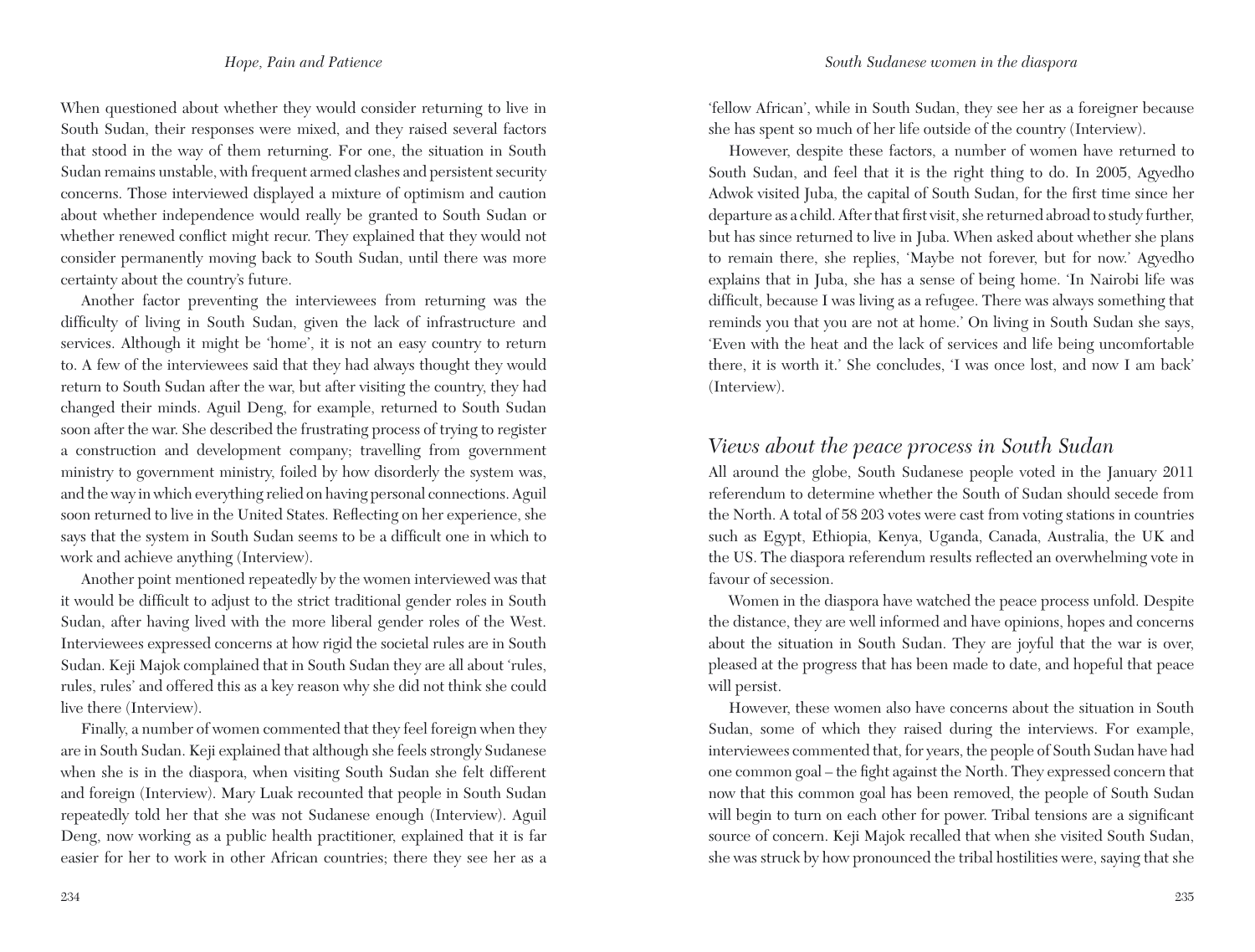could feel the hatred and the palpable awareness of tribal differences. Keji raised the point that while the Dinka, the largest and most well-off of the tribes, are now leading the new government, those from other tribes are still suffering and will soon begin to get angry (Interview). Mary Luak took this one step further, saying that among Southerners there are some who believe that South Sudan might follow in the footsteps of Rwanda as a result of the ethnic friction.

Mary Luak's views were different from those of the other women interviewed. She confessed that she was not entirely pro-separation. Mary explained that when she started studying Sudan more closely, she began to see that it made more sense for Sudan to be one unified county, albeit one where everyone is treated equally and where the South is not marginalised. Mary made the point that separation is an emotional decision, but not a smart one, and that those supporting separation have overlooked the crippling lack of development, capacity and infrastructure, as well as the pressing ethnic tensions. Her years in the diaspora have allowed her the distance to form this view, but Mary acknowledges that her pro-unity opinion is an unpopular one (Interview).

All of the women interviewed expressed the hope that the situation for women in South Sudan will improve. Mary Luak commented that in the short time since they have been in power, the new South Sudanese government has already pushed through a number of conservative rules that discriminate against women. She feels that the men in South Sudan have absorbed misogynistic attitudes from the North, and that these developments do not bode well for the future of South Sudanese women. She hopes that steps are taken to tackle this, and to elevate the status of women living in South Sudan (Interview).

## *Conclusion*

During the devastation of the war, hundreds of thousands fled South Sudan. Moving on foot, pursued by enemy troops and weakened by famine and disease, South Sudan's people fled across borders, many falling along the way. The refugee camps along South Sudan's borders became among the biggest in the world, and despite the overcrowded and unpleasant conditions, became home to many thousands of refugees, for years. A fortunate few

were given the opportunity to move further afield, where their new journeys began.

Adjusting to a life in the West was filled with challenges. For South Sudanese refugees, coming from a deeply traditional and largely undeveloped country, the pace, culture and ideas were a significant adjustment. New skills had to be mastered, new challenges overcome and the difficult process of navigating a foreign homeland begun. Over time the women in the diaspora acquired skills, education and jobs, and became among the best educated of all the South Sudanese people.

The war in South Sudan has come to an end, but many of its people remain dispersed, grappling with the difficult decision of whether to continue their lives in the far reaches of the world, or to return to an uncertain and undeveloped homeland. South Sudan 'feels like home'*,* yet at the same time, it is foreign, and so different to the new lives they have become accustomed to. For a country desperately short of skilled and educated people, the educated women of the Sudanese diaspora are a precious resource. However, the question remains as to whether they will return or be lost to the country forever. Interviewing a number of remarkable South Sudanese women living in the diaspora suggested the sad reality that many may not return. Perhaps this will change when the new state is formed and the situation becomes more stable. If not, their absence will be one of the great and enduring losses of the wars in South Sudan.

#### **BIBLIOGRAPHY**

- Abusabib, M. 2006. *The Sudanese diaspora in Sweden: Challenges and prospects for contribution to democratization and reconstruction effort in Sudan*. Paper presented to the conference on 'The Role of the Horn of Africa diasporas in Peace, Democratization and Development in the Region', Lund University and the Somalia International Rehabilitation Centre, Sweden, 19–20 August.
- Aker Duany, J. 2001. Believers together with glad and sincere hearts: Special needs of Sudanese girls. Paper presented to the National Conference on Refugee Foster Care, Baltimore, MD, 31 May–2 June. <http://southsudanfriends.org/specialneeds.html>.
- Benesova, S. 2005. Southern Sudanese women in the diaspora. *Osprey Journal,* 4, 22–24.
- Burton, J. 1978. Ghost marriage and the cattle trade among the Atuot of the Southern Sudan. *Journal of the International African Institute*, 48(4), 398–405.
- DeLuca, L. 2009. Transnational migration, the lost girls of Sudan and global 'care work': A photo essay. Anthropology of Work Review, 30(1), 13–15.
- Eggers, D. 2006. *What is the what: The autobiography of Valentino Achak Deng.* San Francisco: McSweeney's.
- Elhag, B.S. 2010. The impact of immigration 'new diaspora' on women's mental health and family structure: A case study of Sudanese women in Columbus-Ohio. Master's Thesis, Ohio State University, 2010.